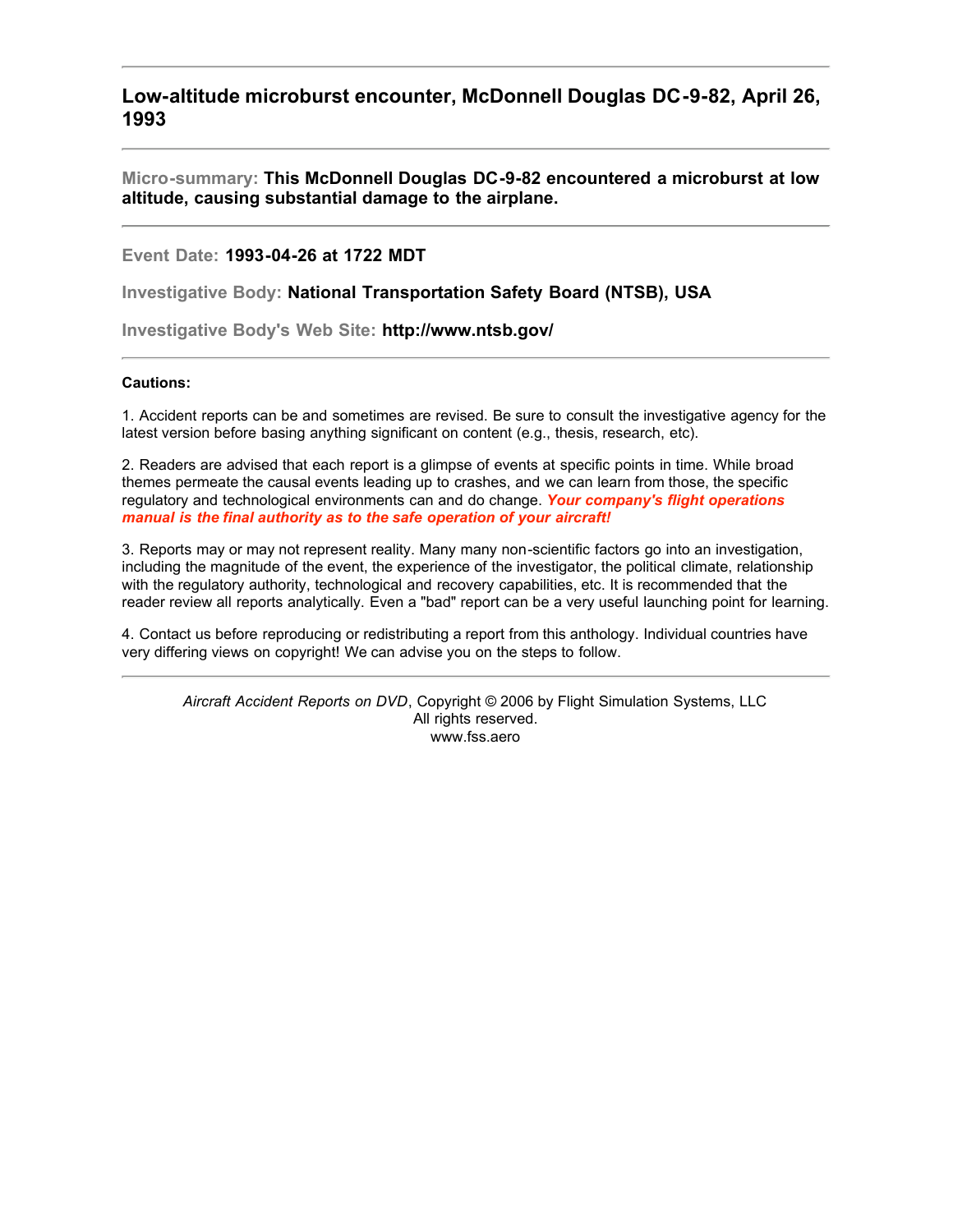| TRANSO<br>National Transportation Safety Board                                                                                                                                                       |                                 |                         | NTSB ID: DEN93FA047         |                                  | Aircraft Registration Number: N14816 |  |  |  |  |
|------------------------------------------------------------------------------------------------------------------------------------------------------------------------------------------------------|---------------------------------|-------------------------|-----------------------------|----------------------------------|--------------------------------------|--|--|--|--|
| FACTUAL REPORT                                                                                                                                                                                       |                                 |                         | Occurrence Date: 04/26/1993 |                                  | Most Critical Injury: None           |  |  |  |  |
| <b>ÁVIATION</b><br>ETYBON                                                                                                                                                                            | Occurrence Type: Accident       |                         | Investigated By: NTSB       |                                  |                                      |  |  |  |  |
| Location/Time                                                                                                                                                                                        |                                 |                         |                             |                                  |                                      |  |  |  |  |
| Nearest City/Place                                                                                                                                                                                   | <b>State</b>                    |                         | Zip Code                    | Local Time                       | Time Zone                            |  |  |  |  |
| <b>DENVER</b>                                                                                                                                                                                        | <b>CO</b>                       |                         | 80207                       | 1722                             | MDT                                  |  |  |  |  |
| Airport Proximity: On Airport                                                                                                                                                                        | Distance From Landing Facility: | Direction From Airport: |                             |                                  |                                      |  |  |  |  |
| <b>Aircraft Information Summary</b>                                                                                                                                                                  |                                 |                         |                             |                                  |                                      |  |  |  |  |
| Aircraft Manufacturer                                                                                                                                                                                | Model/Series                    |                         |                             |                                  | Type of Aircraft                     |  |  |  |  |
| <b>MCDONNELL DOUGLAS</b>                                                                                                                                                                             | DC-9-82                         |                         |                             | Airplane                         |                                      |  |  |  |  |
| Sightseeing Flight: No                                                                                                                                                                               |                                 |                         |                             | Air Medical Transport Flight: No |                                      |  |  |  |  |
| Narrative                                                                                                                                                                                            |                                 |                         |                             |                                  |                                      |  |  |  |  |
| Brief narrative statement of facts, conditions and circumstances pertinent to the accident/incident:<br>HISTORY OF FLIGHT                                                                            |                                 |                         |                             |                                  |                                      |  |  |  |  |
| On Monday, April 26, 1993, at 1722 mountain daylight time, a McDonnell Douglas DC-9-82, N14816,<br>operating as Continental Airlines Flight 182, incurred damage to the lower aft body on landing at |                                 |                         |                             |                                  |                                      |  |  |  |  |

Stapleton International Airport, Denver, Colorado. The two pilots, four flight attendants, and 84 passengers were not injured; however, the aircraft sustained substantial damage. The aircraft was being operated under 14 CFR Part 121 when the accident occurred. Visual meteorological conditions prevailed and an IFR flight plan was filed. The flight originated in Salt Lake City, Utah, at 1616.

PERSONNEL INFORMATION

Details of flight crew qualifications and experience is depicted in this document and attached crew supplement. The captain on this flight was the model manager for the DC-9 fleet and was a qualified check airman in the aircraft.

#### METEOROLOGICAL INFORMATION

Recorded Stapleton International Airport weather at the time of the accident is attached and provides information that the airport weather at the time of the accident was visual meteorological conditions and that the recorded surface wind was from the northeast at 8 knots. The remarks section indicated that cumulonimbus clouds and virga were present in all quadrants and was moving to the northeast.

The attached witness statement submitted by the captain of Continental Flight 1284, which was conducting a visual approach to runway 26L at 1720, describes what that crew experienced. A rapid gain in indicated airspeed was followed by a loss. Based on that experience, the activation of the on board wind alert system, and after witnessing the landing of the accident aircraft, they performed a go-around. The captain stated that virga was present in all quadrants and they encountered gusting conditions during the approach.

A review of the low level wind shear alert system (LLWAS) was conducted. The recording tapes of that system did not indicate any activation of the system during the time period when the accident occurred.

Interviews were conducted with personnel from the National Center for Atmospheric Research (NCAR), located in Boulder, Colorado. The researchers indicated that it was possible for a localized microburst to occur, which would not trigger the LLWAS system.

AERODROME INFORMATION

*FACTUAL REPORT - AVIATION Page 1*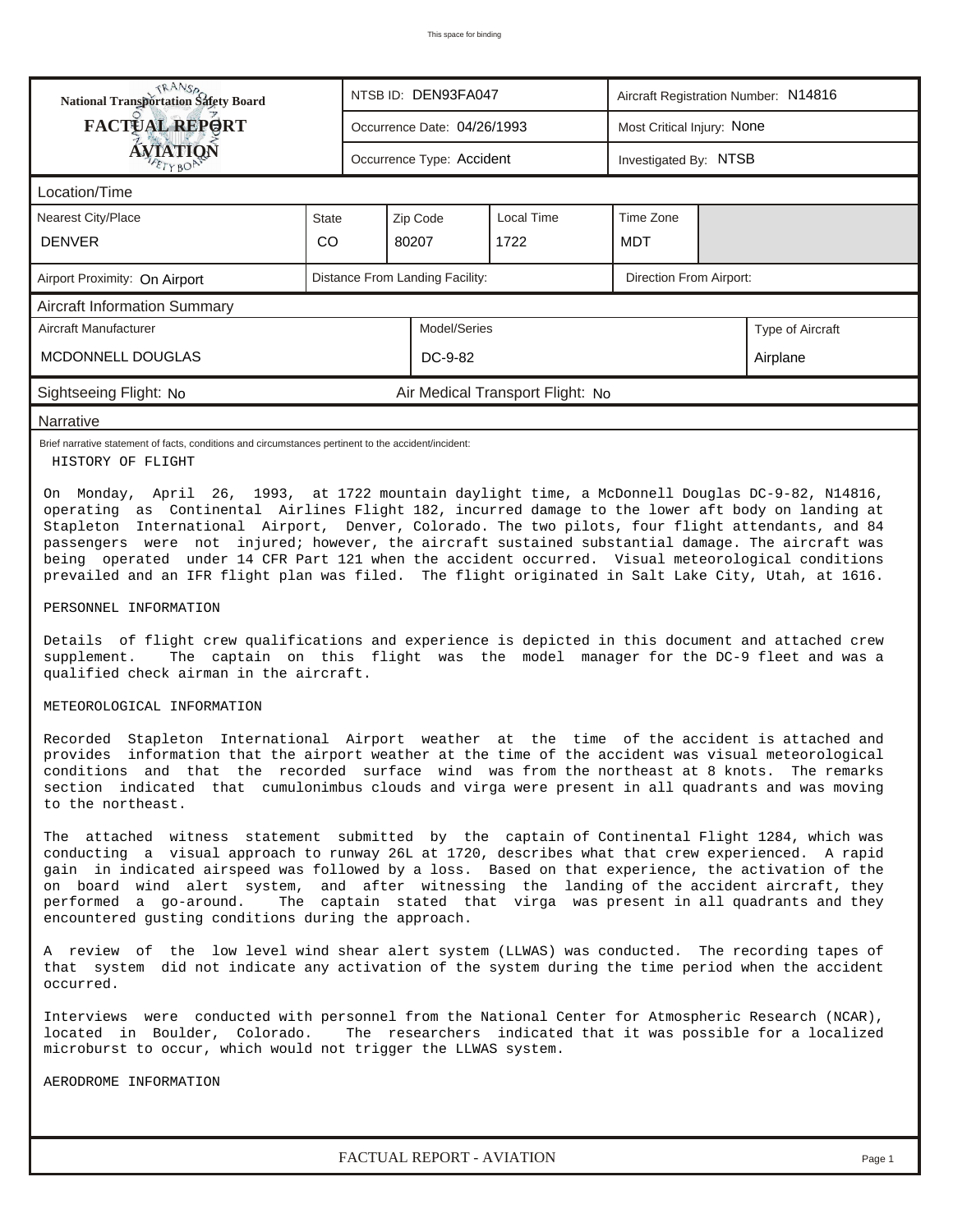| <b>NANSO</b><br>National Transportation Safety Board |
|------------------------------------------------------|
| <b>FACTUAL REPORT</b>                                |
|                                                      |

*NTSB ID:* DEN93FA047

*Occurrence Date:* 04/26/1993

*Occurrence Type:* Accident

### *Narrative (Continued)*

Stapleton International Airport is served by an advanced LLWAS system which was determined to be fully operational at the time of the accident.

The accident aircraft and the aircraft which conducted a go around, as discussed above, were conducting visual approaches to runways 26R and 26L respectively. These runways are parallel and are 900 feet apart centerline to centerline.

#### FLIGHT RECORDERS

The flight data recorder and voice recorder were removed from the accident aircraft and sent to the National Transportation Safety Board Laboratory in Washington, D.C. The reports from the recorders are attached.

## WRECKAGE AND IMPACT INFORMATION

Flight recorder data indicated that at 47 feet above touchdown, the aircraft began to rotate and descended to 3 feet above touchdown in three seconds. Touchdown occurred with a nose up attitude of 8.334 degrees with a vertical acceleration of 2.246 Gs. At 47 feet, the indicated airspeed was 126 knots and decreased to 109 knots in 2 seconds. Touchdown occurred at 110 knots with full power being developed.

Tower personnel witnessed the touchdown and related that sparks and smoke emitted from the aircraft. This was reported to the crew.

The captain's statement is quoted as follows:

"Final approach was smooth and final landing configuration was established at approximately 1000 ft. AGL, with landing flaps at 40 degrees and a target speed of Vref plus 10 kts. on VASI. At approximately 200 ft. AGL a slight increase in airspeed was noted - to approximately Vref plus 15kts. - throttles were left at 1.25 EPR. The flight continued to an altitude of 100 ft. AGL then experienced a rapid loss of airspeed (estimated to be greater than 25 kts.) and a large sink rate developed immediately. The throttles were advanced to mechanical stops and pitch attitude was increased to arrest sink rate, which appeared to increase until the aircraft touched down firmly on the runway. The control tower advised us that smoke and sparks were observed on touch down - First officer Gordon advised the tower of the airspeed loss. During the landing roll out we heard a number of pilots reporting large airspeed fluctuations on short final, and one or more missed approaches. The landing roll out and taxi to the gate were normal and uneventful."

Inspection of the aircraft revealed general crushing of the skin and structure on the lower aft body in the area of the tail skid. Longitudinal scarring and scrapping were present on the skin surface.

#### ADDITIONAL DATA/INFORMATION

The wreckage was verbally released to Continental Airlines maintenance personnel the day of the accident following inspection. The flight data recorder and cockpit voice recorder were released after they were examined.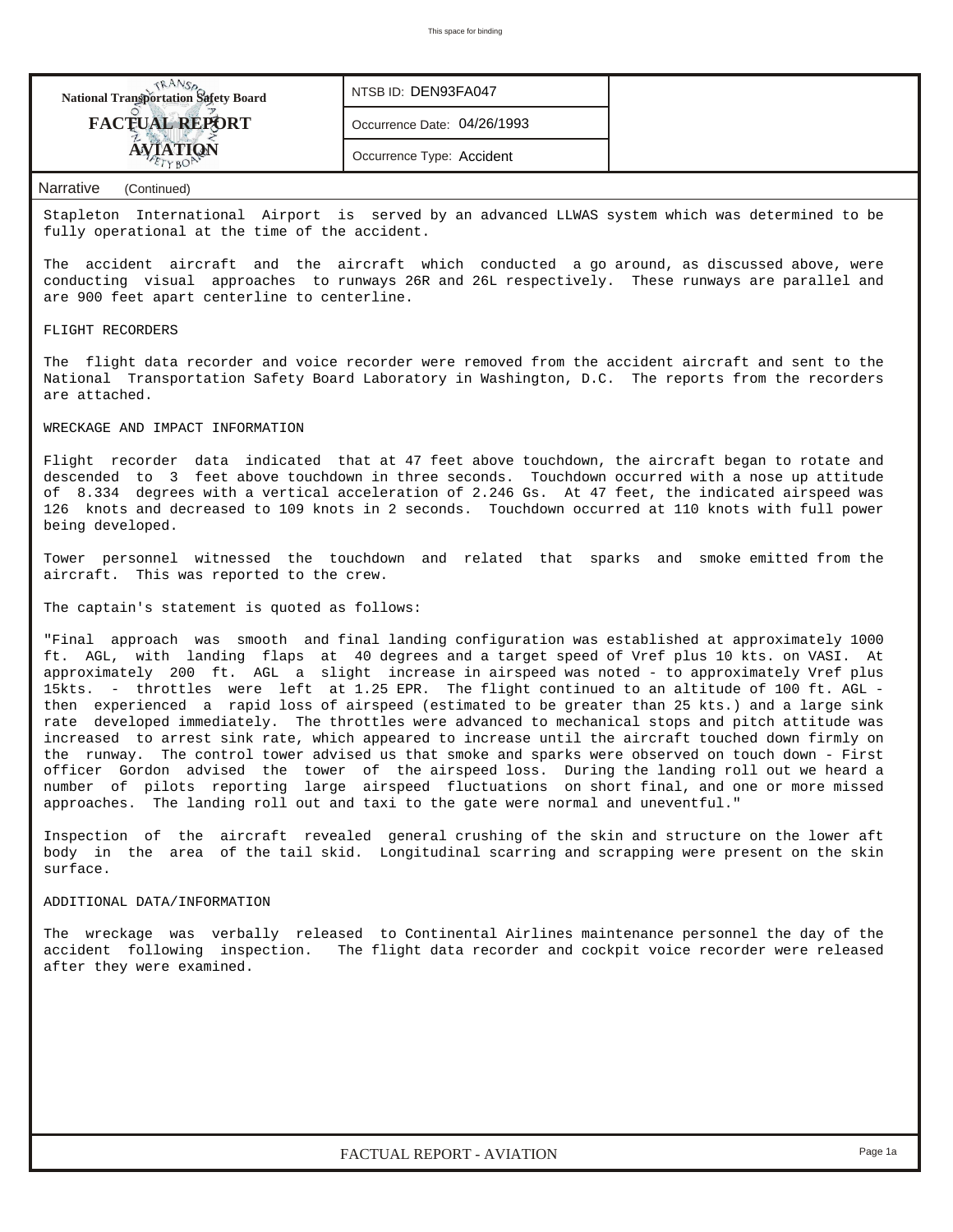| <b>National Transportation Safety Board</b>                                                                     |                                                              |                                                                         |                         | NTSB ID: DEN93FA047 |     |  |                           |                           |                     |                      |             |  |  |  |  |
|-----------------------------------------------------------------------------------------------------------------|--------------------------------------------------------------|-------------------------------------------------------------------------|-------------------------|---------------------|-----|--|---------------------------|---------------------------|---------------------|----------------------|-------------|--|--|--|--|
| FACTUAL REPORT                                                                                                  |                                                              | Occurrence Date: 04/26/1993                                             |                         |                     |     |  |                           |                           |                     |                      |             |  |  |  |  |
|                                                                                                                 | <b>AVIATION</b>                                              |                                                                         |                         |                     |     |  | Occurrence Type: Accident |                           |                     |                      |             |  |  |  |  |
| Landing Facility/Approach Information                                                                           |                                                              |                                                                         |                         |                     |     |  |                           |                           |                     |                      |             |  |  |  |  |
| <b>Airport Name</b>                                                                                             |                                                              | Runway Used<br>Runway Length<br>Airport ID:<br><b>Airport Elevation</b> |                         |                     |     |  |                           |                           |                     | Runway Width         |             |  |  |  |  |
| STAPLETON INTERNATIONAL                                                                                         | <b>DEN</b>                                                   |                                                                         | 5333 Ft. MSL            |                     | 26R |  | 8599                      | 150                       |                     |                      |             |  |  |  |  |
| Runway Surface Type: Concrete                                                                                   |                                                              |                                                                         |                         |                     |     |  |                           |                           |                     |                      |             |  |  |  |  |
| Runway Surface Condition: Dry                                                                                   |                                                              |                                                                         |                         |                     |     |  |                           |                           |                     |                      |             |  |  |  |  |
| Type Instrument Approach: ILS-complete; Visual                                                                  |                                                              |                                                                         |                         |                     |     |  |                           |                           |                     |                      |             |  |  |  |  |
| VFR Approach/Landing: Straight-in                                                                               |                                                              |                                                                         |                         |                     |     |  |                           |                           |                     |                      |             |  |  |  |  |
| Aircraft Information                                                                                            |                                                              |                                                                         |                         |                     |     |  |                           |                           |                     |                      |             |  |  |  |  |
| Aircraft Manufacturer<br>MCDONNELL DOUGLAS                                                                      |                                                              |                                                                         | Model/Series<br>DC-9-82 |                     |     |  |                           |                           | 49370               | <b>Serial Number</b> |             |  |  |  |  |
| Airworthiness Certificate(s): Transport                                                                         |                                                              |                                                                         |                         |                     |     |  |                           |                           |                     |                      |             |  |  |  |  |
|                                                                                                                 | Landing Gear Type: Retractable - Tricycle                    |                                                                         |                         |                     |     |  |                           |                           |                     |                      |             |  |  |  |  |
| Homebuilt Aircraft? No<br>Certified Max Gross Wt.<br>Number of Engines: 2<br>Number of Seats: 151<br>150000 LBS |                                                              |                                                                         |                         |                     |     |  |                           |                           |                     |                      |             |  |  |  |  |
| Engine Type:<br>Turbo Jet                                                                                       | Engine Manufacturer:<br>Model/Series:<br>P&W<br>JT8D-217A    |                                                                         |                         |                     |     |  |                           | Rated Power:<br>20850 LBS |                     |                      |             |  |  |  |  |
| - Aircraft Inspection Information                                                                               |                                                              |                                                                         |                         |                     |     |  |                           |                           |                     |                      |             |  |  |  |  |
| Type of Last Inspection                                                                                         |                                                              | Date of Last Inspection<br>Time Since Last Inspection                   |                         |                     |     |  |                           |                           | Airframe Total Time |                      |             |  |  |  |  |
| <b>Continuous Airworthiness</b>                                                                                 |                                                              | 04/1993                                                                 |                         |                     |     |  | 7 Hours                   |                           |                     |                      | 25628 Hours |  |  |  |  |
| - Emergency Locator Transmitter (ELT) Information                                                               |                                                              |                                                                         |                         |                     |     |  |                           |                           |                     |                      |             |  |  |  |  |
| ELT Installed? No                                                                                               | <b>ELT Operated?</b><br>ELT Aided in Locating Accident Site? |                                                                         |                         |                     |     |  |                           |                           |                     |                      |             |  |  |  |  |
| Owner/Operator Information                                                                                      |                                                              |                                                                         |                         |                     |     |  |                           |                           |                     |                      |             |  |  |  |  |
| Registered Aircraft Owner                                                                                       |                                                              |                                                                         | <b>Street Address</b>   | 601 MIDLAND AVE.    |     |  |                           |                           |                     |                      |             |  |  |  |  |
| CITY CORP. OF NORTH AMERICA                                                                                     |                                                              | City                                                                    |                         |                     |     |  |                           |                           | <b>State</b>        | Zip Code             |             |  |  |  |  |
|                                                                                                                 |                                                              | <b>RYE</b><br><b>NY</b><br>10580<br><b>Street Address</b>               |                         |                     |     |  |                           |                           |                     |                      |             |  |  |  |  |
| Operator of Aircraft                                                                                            |                                                              |                                                                         |                         | 2929 ALLEN PKWY     |     |  |                           |                           |                     |                      |             |  |  |  |  |
| <b>CONTINENTAL AIRLINES</b>                                                                                     | City<br><b>HOUSTON</b>                                       |                                                                         |                         |                     |     |  | <b>State</b><br><b>TX</b> | Zip Code<br>77210         |                     |                      |             |  |  |  |  |
| Operator Designator Code: CALA<br><b>Operator Does Business As:</b>                                             |                                                              |                                                                         |                         |                     |     |  |                           |                           |                     |                      |             |  |  |  |  |
| - Type of U.S. Certificate(s) Held:                                                                             |                                                              |                                                                         |                         |                     |     |  |                           |                           |                     |                      |             |  |  |  |  |
| Air Carrier Operating Certificate(s): Flag Carrier/Domestic                                                     |                                                              |                                                                         |                         |                     |     |  |                           |                           |                     |                      |             |  |  |  |  |
| Operating Certificate:<br>Operator Certificate:                                                                 |                                                              |                                                                         |                         |                     |     |  |                           |                           |                     |                      |             |  |  |  |  |
| Regulation Flight Conducted Under: Part 121: Air Carrier                                                        |                                                              |                                                                         |                         |                     |     |  |                           |                           |                     |                      |             |  |  |  |  |
| Type of Flight Operation Conducted: Scheduled; Domestic; Passenger Only                                         |                                                              |                                                                         |                         |                     |     |  |                           |                           |                     |                      |             |  |  |  |  |
| FACTUAL REPORT - AVIATION<br>Page 2                                                                             |                                                              |                                                                         |                         |                     |     |  |                           |                           |                     |                      |             |  |  |  |  |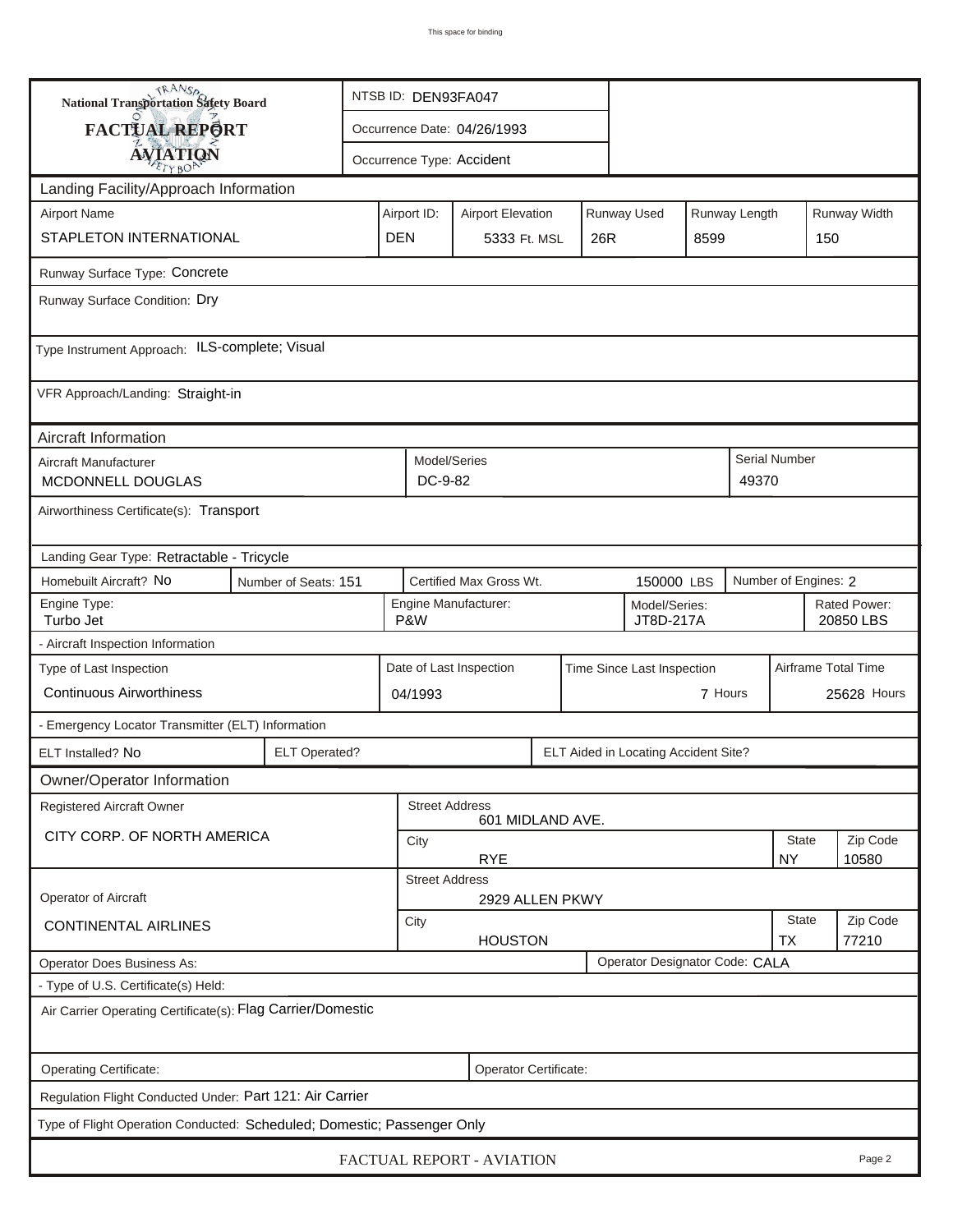| <b>National Transportation Safety Board</b>                                                          |                                                             |         |                        |                                                      | NTSB ID: DEN93FA047       |         |                  |        |                                        |      |              |                                    |                     |
|------------------------------------------------------------------------------------------------------|-------------------------------------------------------------|---------|------------------------|------------------------------------------------------|---------------------------|---------|------------------|--------|----------------------------------------|------|--------------|------------------------------------|---------------------|
|                                                                                                      | FACTUAL REPORT                                              |         |                        | Occurrence Date: 04/26/1993                          |                           |         |                  |        |                                        |      |              |                                    |                     |
|                                                                                                      |                                                             |         |                        |                                                      | Occurrence Type: Accident |         |                  |        |                                        |      |              |                                    |                     |
|                                                                                                      | <b>AVIATION</b>                                             |         |                        |                                                      |                           |         |                  |        |                                        |      |              |                                    |                     |
| <b>First Pilot Information</b>                                                                       |                                                             |         |                        |                                                      |                           |         |                  |        |                                        |      |              |                                    |                     |
| City<br>Name                                                                                         |                                                             |         |                        |                                                      |                           |         |                  |        |                                        |      | <b>State</b> | Date of Birth                      | Age                 |
| On File                                                                                              |                                                             |         |                        |                                                      |                           | On File |                  |        |                                        |      | On File      | On File                            | 53                  |
| Sex: M<br>Seat Occupied: Left<br>Principal Profession: Civilian Pilot<br>Certificate Number: On File |                                                             |         |                        |                                                      |                           |         |                  |        |                                        |      |              |                                    |                     |
| Airline Transport<br>Certificate(s):                                                                 |                                                             |         |                        |                                                      |                           |         |                  |        |                                        |      |              |                                    |                     |
| Airplane Rating(s):<br>Multi-engine Land; Single-engine Land                                         |                                                             |         |                        |                                                      |                           |         |                  |        |                                        |      |              |                                    |                     |
|                                                                                                      | Rotorcraft/Glider/LTA: None                                 |         |                        |                                                      |                           |         |                  |        |                                        |      |              |                                    |                     |
|                                                                                                      | Instrument Rating(s):                                       |         |                        |                                                      |                           |         |                  |        |                                        |      |              |                                    |                     |
| Airplane<br>None<br>Instructor Rating(s):                                                            |                                                             |         |                        |                                                      |                           |         |                  |        |                                        |      |              |                                    |                     |
|                                                                                                      | Type Rating/Endorsement for Accident/Incident Aircraft? Yes |         |                        |                                                      |                           |         |                  |        | <b>Current Biennial Flight Review?</b> |      |              |                                    |                     |
|                                                                                                      | Medical Cert.: Class 1                                      |         |                        | Medical Cert. Status: Valid Medical--w/ waivers/lim. |                           |         |                  |        |                                        |      |              | Date of Last Medical Exam: 03/1993 |                     |
|                                                                                                      |                                                             |         |                        |                                                      |                           |         |                  |        |                                        |      |              |                                    |                     |
|                                                                                                      | - Flight Time Matrix                                        | All A/C | This Make<br>and Model | Airplane<br>Single Engine                            | Airplane<br>Mult-Engine   | Night   |                  | Actual | Instrument<br>Simulated                |      | Rotorcraft   | Glider                             | Lighter<br>Than Air |
| <b>Total Time</b>                                                                                    |                                                             |         |                        |                                                      |                           |         |                  |        |                                        |      |              |                                    |                     |
|                                                                                                      | Pilot In Command(PIC)                                       |         |                        |                                                      |                           |         |                  |        |                                        |      |              |                                    |                     |
| Instructor<br>Last 90 Days                                                                           |                                                             |         |                        |                                                      |                           |         |                  |        |                                        |      |              |                                    |                     |
| Last 30 Days                                                                                         |                                                             |         |                        |                                                      |                           |         |                  |        |                                        |      |              |                                    |                     |
| Last 24 Hours                                                                                        |                                                             |         |                        |                                                      |                           |         |                  |        |                                        |      |              |                                    |                     |
|                                                                                                      | Seatbelt Used? Yes                                          |         |                        | Shoulder Harness Used? Yes                           |                           |         |                  |        | Toxicology Performed? No               |      |              | Second Pilot? Yes                  |                     |
|                                                                                                      |                                                             |         |                        |                                                      |                           |         |                  |        |                                        |      |              |                                    |                     |
|                                                                                                      | Flight Plan/Itinerary                                       |         |                        |                                                      |                           |         |                  |        |                                        |      |              |                                    |                     |
|                                                                                                      | Type of Flight Plan Filed: IFR                              |         |                        |                                                      |                           |         |                  |        |                                        |      |              |                                    |                     |
| Departure Point                                                                                      |                                                             |         |                        |                                                      |                           |         | <b>State</b>     |        | Airport Identifier                     |      |              | Departure Time                     | Time Zone           |
|                                                                                                      | SALT LAKE CITY                                              |         |                        |                                                      |                           |         | <b>SLC</b><br>UT |        |                                        | 1612 |              |                                    | <b>MDT</b>          |
| Destination                                                                                          |                                                             |         |                        |                                                      |                           |         | <b>State</b>     |        | Airport Identifier                     |      |              |                                    |                     |
| Same as Accident/Incident Location                                                                   |                                                             |         |                        |                                                      |                           |         |                  |        |                                        |      |              |                                    |                     |
| Type of Clearance: IFR                                                                               |                                                             |         |                        |                                                      |                           |         |                  |        |                                        |      |              |                                    |                     |
| Type of Airspace: Class E                                                                            |                                                             |         |                        |                                                      |                           |         |                  |        |                                        |      |              |                                    |                     |
|                                                                                                      | Weather Information                                         |         |                        |                                                      |                           |         |                  |        |                                        |      |              |                                    |                     |
| Source of Briefing:<br><b>Commercial Weather Service</b>                                             |                                                             |         |                        |                                                      |                           |         |                  |        |                                        |      |              |                                    |                     |
| Method of Briefing:                                                                                  |                                                             |         |                        |                                                      |                           |         |                  |        |                                        |      |              |                                    |                     |
| FACTUAL REPORT - AVIATION<br>Page 3                                                                  |                                                             |         |                        |                                                      |                           |         |                  |        |                                        |      |              |                                    |                     |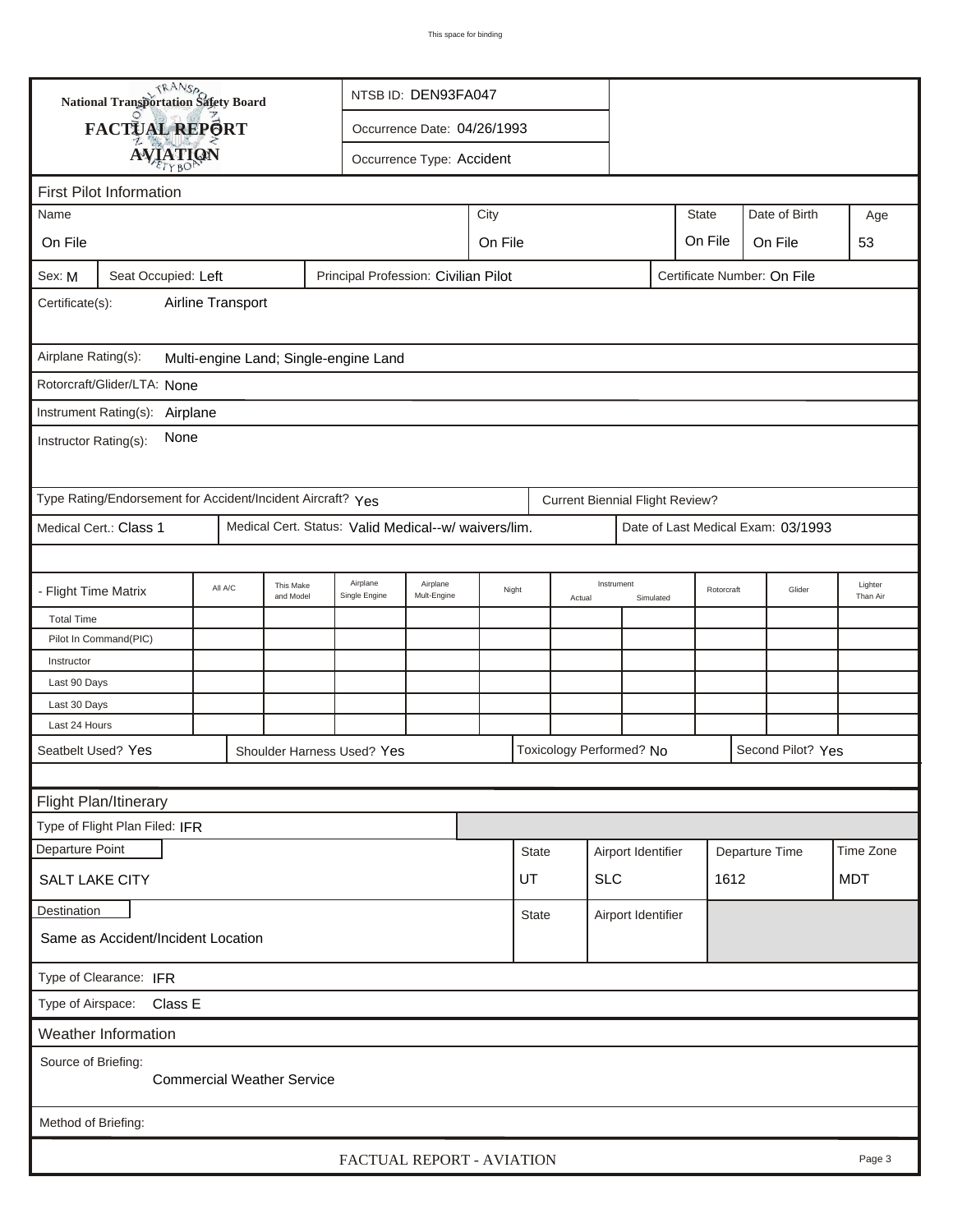| <b>National Transportation Safety Board</b> |                                           |                  |                | NTSB ID: DEN93FA047       |           |                             |                                                       |    |                              |                         |                   |      |     |
|---------------------------------------------|-------------------------------------------|------------------|----------------|---------------------------|-----------|-----------------------------|-------------------------------------------------------|----|------------------------------|-------------------------|-------------------|------|-----|
|                                             | <b>FACTUAL REPORT</b>                     |                  |                |                           |           | Occurrence Date: 04/26/1993 |                                                       |    |                              |                         |                   |      |     |
|                                             | <b>AVIATION</b>                           |                  |                | Occurrence Type: Accident |           |                             |                                                       |    |                              |                         |                   |      |     |
|                                             | Weather Information                       |                  |                |                           |           |                             |                                                       |    |                              |                         |                   |      |     |
| WOF ID                                      | <b>Observation Time</b>                   | Time Zone        |                | <b>WOF Elevation</b>      |           |                             | WOF Distance From Accident Site                       |    | Direction From Accident Site |                         |                   |      |     |
|                                             |                                           |                  |                |                           |           |                             |                                                       |    |                              |                         |                   |      |     |
| <b>DEN</b>                                  | 1736                                      | <b>MDT</b>       |                | 5333 Ft. MSL              |           |                             |                                                       |    | 0 NM<br>0 Deg. Mag.          |                         |                   |      |     |
|                                             | Sky/Lowest Cloud Condition: Scattered     |                  |                |                           |           |                             | 9500 Ft. AGL                                          |    |                              | Condition of Light: Day |                   |      |     |
|                                             | Lowest Ceiling: Broken                    |                  |                | 13000 Ft. AGL             |           | Visibility:                 |                                                       | 70 | <b>SM</b>                    | Altimeter:<br>29.00     |                   |      | "Hg |
| Temperature:                                | 22 °C                                     | Dew Point:       |                | $-5 °C$                   |           | Wind Direction: 50          |                                                       |    |                              |                         | Density Altitude: | 2464 | Ft. |
| Wind Speed: 8                               |                                           | Gusts:           |                |                           |           |                             | Weather Condtions at Accident Site: Visual Conditions |    |                              |                         |                   |      |     |
| Visibility (RVR):                           | 0<br>Ft.                                  | Visibility (RVV) |                |                           | <b>SM</b> |                             | Intensity of Precipitation: Unknown                   |    |                              |                         |                   |      |     |
|                                             | Restrictions to Visibility: None          |                  |                |                           |           |                             |                                                       |    |                              |                         |                   |      |     |
|                                             |                                           |                  |                |                           |           |                             |                                                       |    |                              |                         |                   |      |     |
| Type of Precipitation:                      | None                                      |                  |                |                           |           |                             |                                                       |    |                              |                         |                   |      |     |
|                                             |                                           |                  |                |                           |           |                             |                                                       |    |                              |                         |                   |      |     |
|                                             | <b>Accident Information</b>               |                  |                |                           |           |                             |                                                       |    |                              |                         |                   |      |     |
|                                             | Aircraft Damage: Substantial              |                  |                | Aircraft Fire: None       |           |                             |                                                       |    | Aircraft Explosion None      |                         |                   |      |     |
|                                             | Classification: U.S. Registered/U.S. Soil |                  |                |                           |           |                             |                                                       |    |                              |                         |                   |      |     |
|                                             | - Injury Summary Matrix                   | Fatal            | Serious        | Minor                     |           | None                        | <b>TOTAL</b>                                          |    |                              |                         |                   |      |     |
| <b>First Pilot</b>                          |                                           |                  |                |                           |           | 1                           | 1                                                     |    |                              |                         |                   |      |     |
| Second Pilot                                |                                           |                  |                |                           |           | 1                           | 1                                                     |    |                              |                         |                   |      |     |
| <b>Student Pilot</b>                        |                                           |                  |                |                           |           |                             |                                                       |    |                              |                         |                   |      |     |
|                                             | Flight Instructor                         |                  |                |                           |           |                             |                                                       |    |                              |                         |                   |      |     |
| <b>Check Pilot</b>                          |                                           |                  |                |                           |           |                             |                                                       |    |                              |                         |                   |      |     |
|                                             | <b>Flight Engineer</b>                    |                  |                |                           |           |                             |                                                       |    |                              |                         |                   |      |     |
|                                             | Cabin Attendants                          |                  |                |                           |           | 4                           | 4                                                     |    |                              |                         |                   |      |     |
| Other Crew                                  |                                           |                  |                |                           |           |                             |                                                       |    |                              |                         |                   |      |     |
| Passengers                                  |                                           |                  |                |                           |           | 84                          | 84                                                    |    |                              |                         |                   |      |     |
| - TOTAL ABOARD -                            |                                           |                  |                |                           |           | 90 <sub>l</sub>             | 90                                                    |    |                              |                         |                   |      |     |
| Other Ground                                |                                           | 0                | $\overline{0}$ |                           | 0         |                             | $\overline{0}$                                        |    |                              |                         |                   |      |     |
|                                             | - GRAND TOTAL -                           | 0                | $\Omega$       |                           | 0         | 90 <sub>0</sub>             | 90                                                    |    |                              |                         |                   |      |     |
|                                             |                                           |                  |                |                           |           |                             |                                                       |    |                              |                         |                   |      |     |
|                                             | FACTUAL REPORT - AVIATION<br>Page 4       |                  |                |                           |           |                             |                                                       |    |                              |                         |                   |      |     |